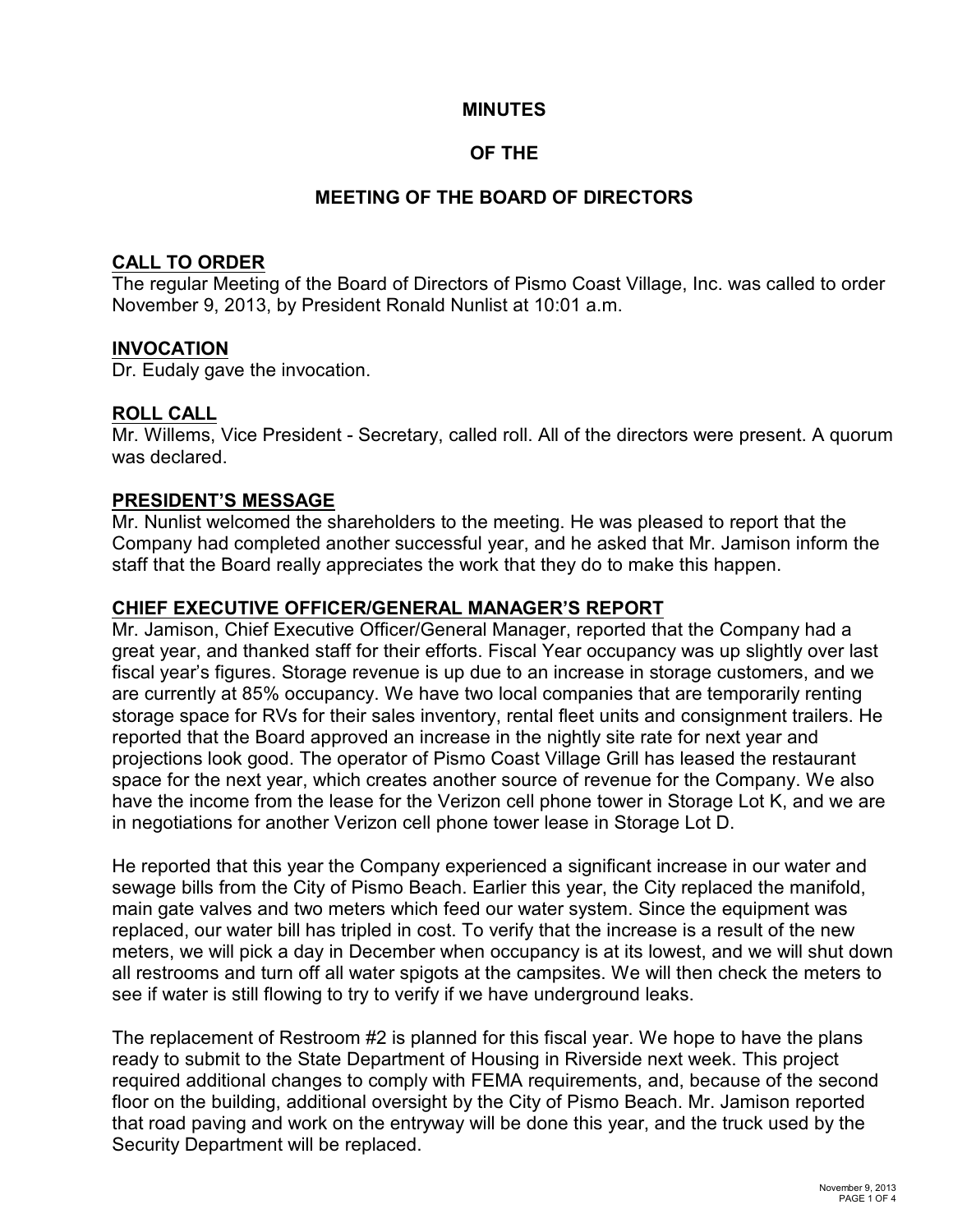Mr. Jamison gave an update on the plans to install a pedestrian bridge across Pismo Creek and said that the public comment period ended a week ago. Mr. Jamison spoke to the biologist for the State Department of Parks and Recreation and was told that there were public comments made regarding the belief that this was a public access request from a private entity (i.e., Pismo Coast Village). The biologist is asking for proof that we provide access to the beach through our property for pedestrians not staying at our resort and that the bridge would not be just for our guests. He acknowledged that there will be other public comment opportunities. Discussion ensued regarding getting signed affidavits from long-term Board members and from neighboring local residents who use our property to access the beach.

## **PRIOR MINUTES REVIEWED**

Mr. Pettibone moved that the minutes of the Board of Directors' Meeting held September 21, 2013, be accepted as submitted. Mr. Hearne seconded; the motion carried.

## **EXECUTIVE COMMITTEE REPORT**

Mr. Nunlist, Chair, said that the Committee met jointly yesterday with the Personnel and Compensation/Benefits Committee. Discussion at the meeting with the Plan Advisor included the new regulations and changes to the Company's 401(k) Plan.

## **FINANCE COMMITTEE REPORT**

Mr. Hardesty, Chair, reported that the Committee met this morning and discussed the financial report for the fiscal year ended September 30, 2013. The Company had an excellent year, and we are looking forward to another good year.

#### **OPERATIONS COMMITTEE REPORT**

Mr. Plumley, Chair, reported that the Committee met this morning and continued their discussion on the replacement of the perimeter fence along Dolliver Street/Highway One. The Committee also discussed the Resort's rules and regulations, and comments received from a shareholder about pets in the resort and guests cutting through campsites. The Committee will present some items during Closed Session.

## **AUDIT COMMITTEE REPORT**

Mr. Enns, Chair, reported that the Committee met yesterday by conference call with the lead auditors from our accounting firm, Brown Armstrong CPA, to discuss the results of their annual external audit. Also present at that meeting were Mr. Jamison and Accounting Manager Kitty Karstetter. The auditors reported that there were no significant exceptions found in the current financial report. Ms. Karstetter also gave the Committee a report on the accounting process for advance deposits.

#### **NOMINATING COMMITTEE**

Mr. Hearne, Chair, reported that the Nominating Committee met yesterday. The Committee interviewed one candidate for board membership. In addition, the Committee also received two more applications, and those persons will be scheduled for interviews in 2014. The Committee will present their recommended slate of Board nominees for the 2014 annual meeting during Closed Session.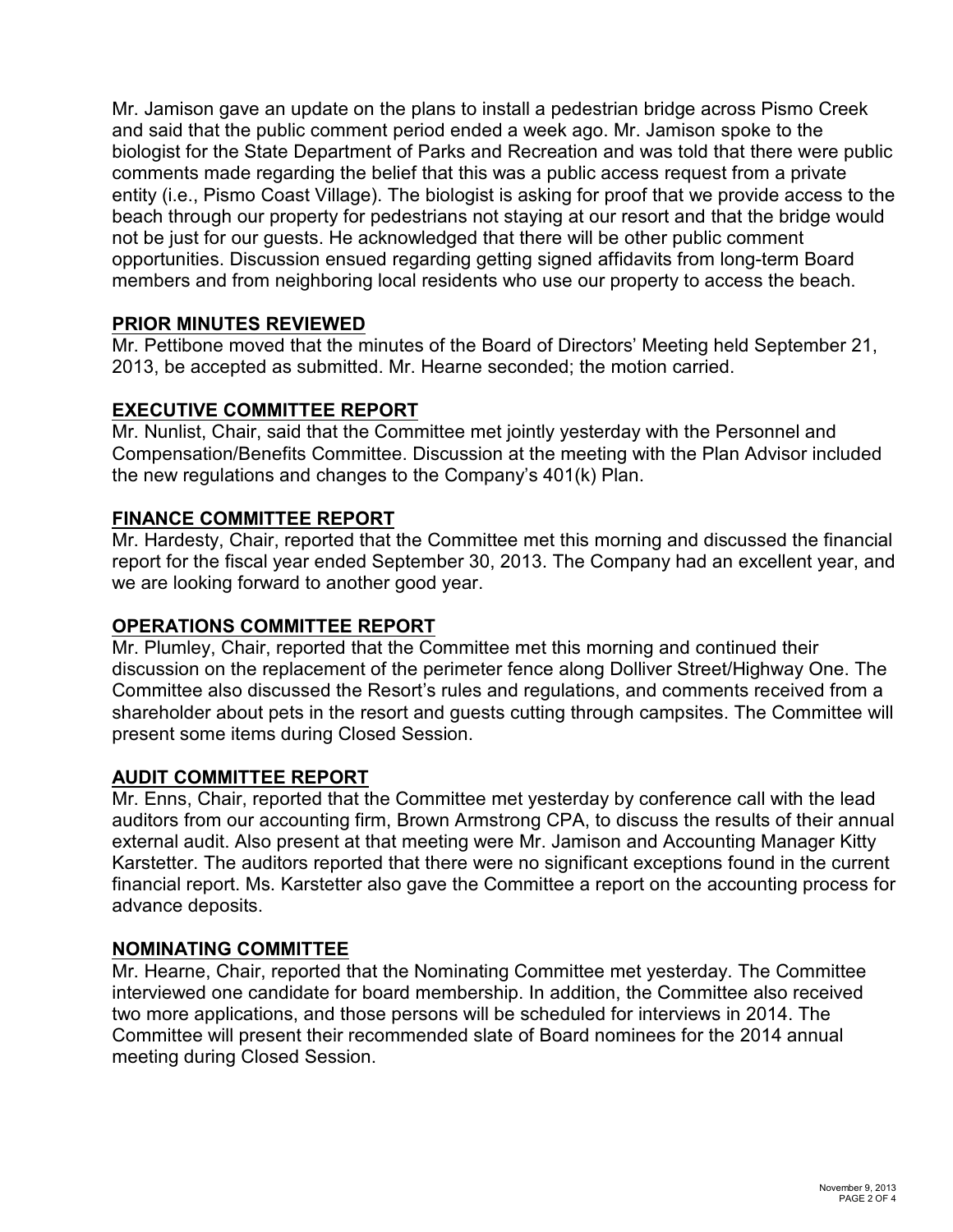## **ENVIRONMENTAL, HEALTH AND SAFETY ADVISORY COMMITTEE REPORT**

Mr. Buchaklian, Chair, reported that the Committee met yesterday. Charles Amian, Operations Manager, attended the meeting and give an update on accident and workers' compensation insurance claims for guests and employees. The Committee discussed whether there were suggestions for areas of improvement and had no recommendations. The Committee also toured the handicap restroom facilities and found that there might be an issue with the hot and cold water temperatures in the faucets. The Committee also updated the List of Advisories.

## **SHAREHOLDER COMMENTS**

A shareholder asked who would be responsible for the liability aspect of the proposed bridge across Pismo Creek. Mr. Jamison said that the State of California would be the responsible party, however, we will most likely have insurance to help with the investment that we have in the bridge itself. The shareholder congratulated the company on a great fiscal year.

A shareholder asked if the Resort's Beach Access Gates will still close at 10:00 p.m. when the bridge is in place. Mr. Jamison confirmed that they will close at 10:00 p.m., unless we learn otherwise.

A shareholder asked whether the Affordable Care Act will have an effect on the expenses for the health insurance program for staff. Mr. Jamison confirmed that it would, and said that we just received a letter outlining four new taxes for the premium for the medical insurance. The Board has decided to maintain the current program through 2014, and, at that point, the Board will consider making decisions on the program which are in the best interest of the employees.

A shareholder thanked the Board for allowing shareholders to attend the meeting. He commented about the cleaning of the restrooms during the day, when guests are wanting to use the facilities, rather than at night when there is less demand. Mr. Jamison spoke about the scheduling of staff, cleaning of the facilities, etc.

A shareholder reported that the lock on the Women's side of Restroom #3 is not working properly. She also asked how the classification of Prime and Non-Prime days is determined. Mr. Nunlist reported that the Operations Committee determines Prime and Non-Prime days for the Shareholders' Information Manual and Calendar. She has been here for the last three weeks and has had difficulty staying connected to the internet with the wi-fi system. She suggested that we consider contacting Cal Poly to see if their computer science department might be willing to take on our wi-fi system as a project. Mr. Jamison thanked her for the suggestion. Discussion ensued regarding the wi-fi system. Another shareholder's son said that he owns a technology company in Bakersfield, and that he may be able to offer some assistance. Mr. Jamison suggested that he talk to Darrell Sisk, Reservations Supervisor.

A shareholder commented that, since the password to access the wi-fi system was removed, it has created more of an issue for those trying to use the system. He recommended that the use of the code be reimplemented. He also commented about the Creek water entering the resort at the Outfall Structure and suggested that something be done. Mr. Jamison said that the issue has to do with the elevation of the sand where the Creek breaches through to the ocean, and, unfortunately, we cannot do anything with the beach property. The shareholder suggested that we file a complaint with the State stating that it is interfering with our business.